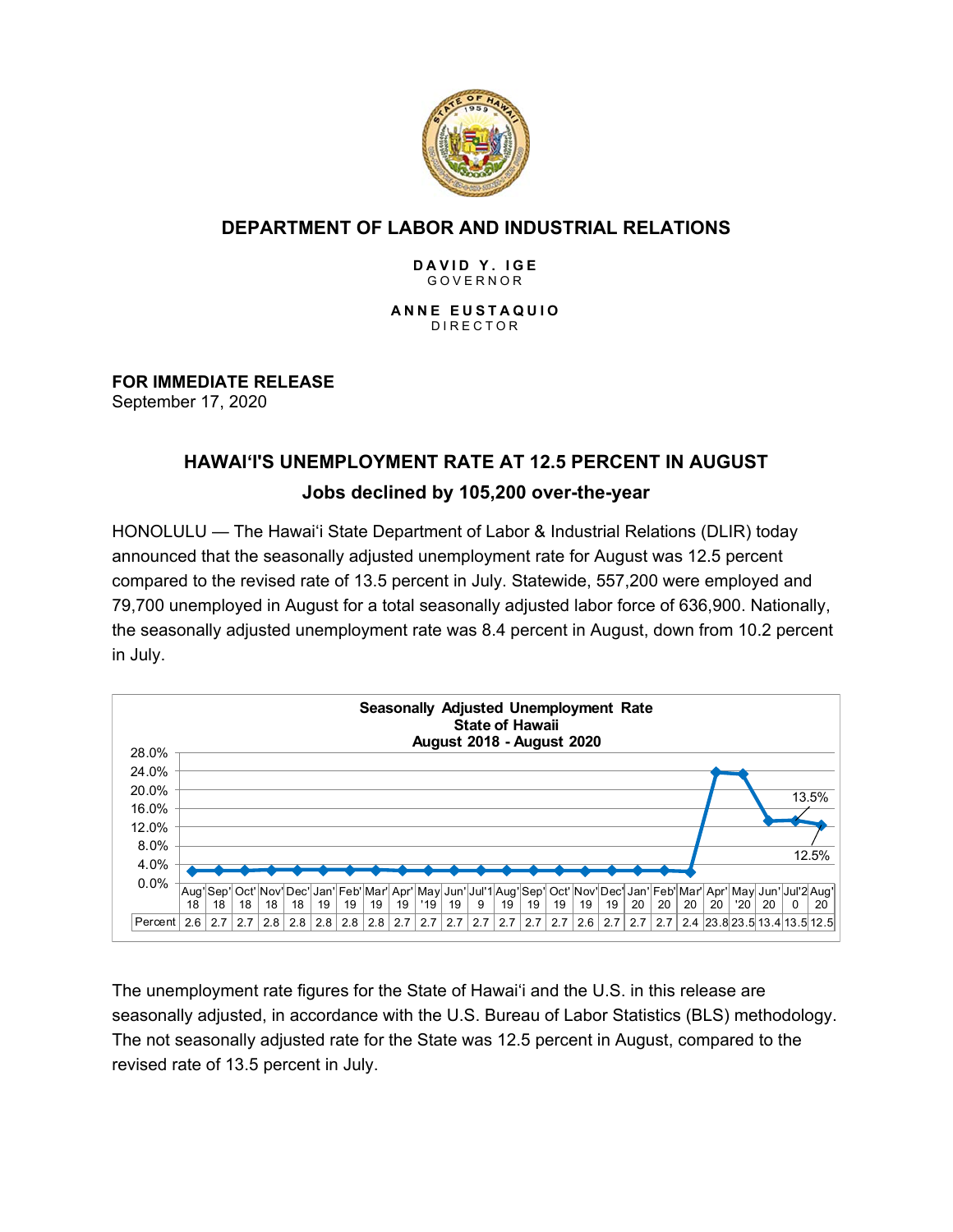|                                                   |          |            | State of Hawaii Seasonally Adjusted Labor Force Data** |           |      |  |
|---------------------------------------------------|----------|------------|--------------------------------------------------------|-----------|------|--|
|                                                   | Aug 2020 |            | <b>Jul 2020</b>                                        | Aug 2019* |      |  |
| Labor Force                                       | 636,900  |            | 638,100                                                | 664,650   |      |  |
| 557,200<br>Employment                             |          |            | 552,050                                                | 646,600   |      |  |
| 79,700<br>Unemployment                            |          |            | 86,100                                                 | 18,050    |      |  |
|                                                   |          |            |                                                        |           |      |  |
| * benchmarked data                                |          |            | ** totals may not add due to rounding                  |           |      |  |
|                                                   |          | <b>AUG</b> | JUL                                                    |           | AUG* |  |
|                                                   |          | 2020       | 2020                                                   |           | 2019 |  |
| <b>Seasonally Adjusted</b>                        |          |            |                                                        |           |      |  |
| <b>STATE</b>                                      |          | 12.5       | 13.5                                                   |           | 2.7  |  |
|                                                   |          |            |                                                        |           |      |  |
| <b>U.S.</b>                                       |          | 8.4        | 10.2                                                   |           | 3.7  |  |
| Not Seasonally Adjusted                           |          |            |                                                        |           |      |  |
| <b>STATE</b>                                      |          | 12.5       | 13.5                                                   |           | 2.7  |  |
| <b>HONOLULU</b>                                   |          |            | 11.5                                                   |           | 2.6  |  |
| <b>HAWAII COUNTY</b>                              |          | 11.8       | 13.1                                                   |           | 3.4  |  |
| <b>KAUAI</b>                                      |          | 17.8       | 19.1                                                   |           | 2.6  |  |
| <b>MAUI COUNTY</b>                                |          | 20.7       | 21.8                                                   |           | 2.5  |  |
| Maui Island                                       |          | 21.4       | 22.6                                                   |           | 2.4  |  |
| Molokai                                           |          | 6.9        | 8.1                                                    |           | 7.2  |  |
| Lanai                                             |          | 8.6        | 4.6                                                    |           | 2.4  |  |
| $\overline{U.S.}$                                 |          | 8.5        | 10.5                                                   |           | 3.8  |  |
| county & island rates are not seasonally adjusted |          |            |                                                        |           |      |  |
| * benchmarked data                                |          |            |                                                        |           |      |  |

#### **Unemployment Insurance (UI) Claims**

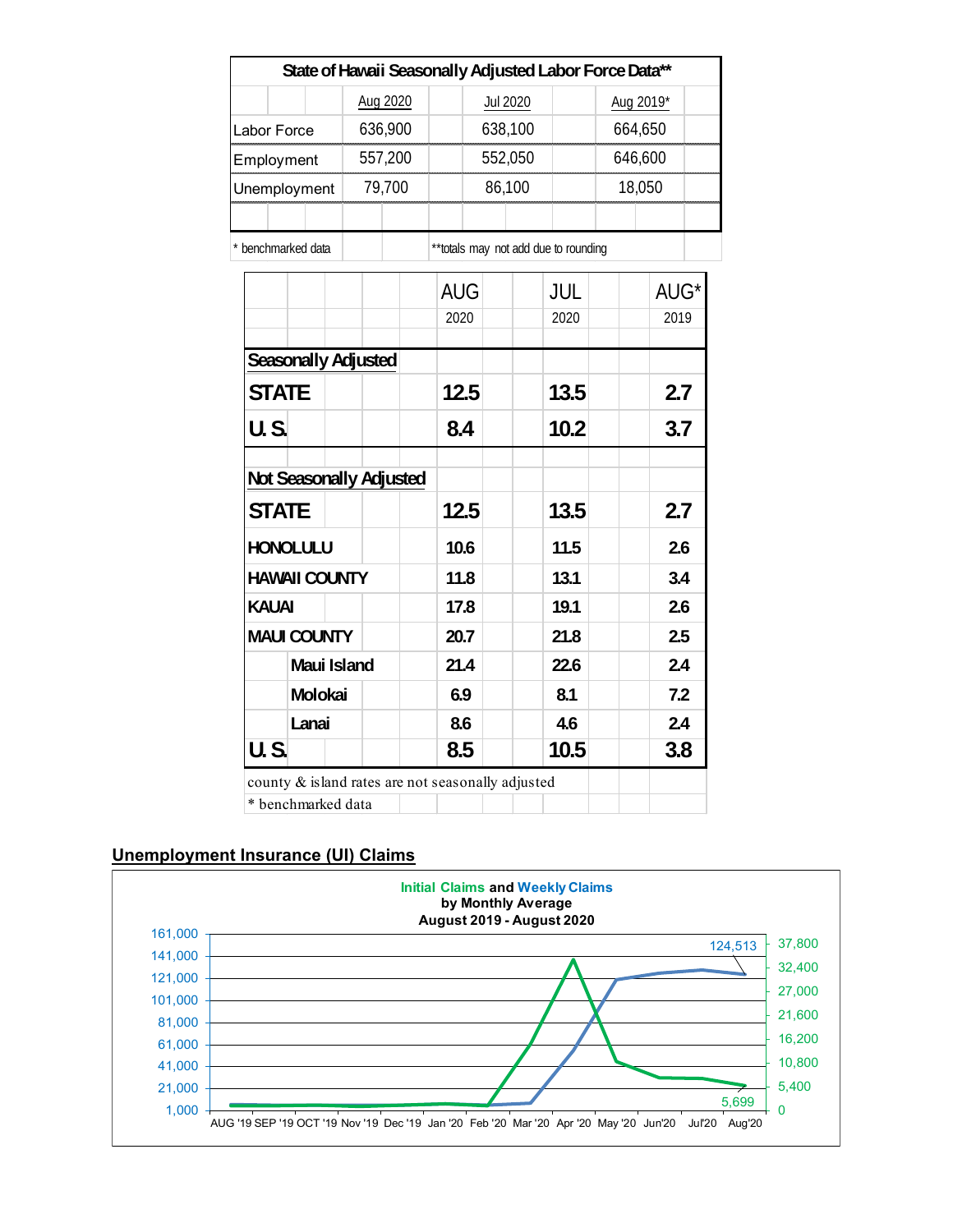Initial claims for unemployment benefits continued its descent, falling by 21.2 percent over the month. Weeks claims also dropped, trending down by 3.3 percent even while establishments remained closed due to COVID-19.

In contrast to one year ago, initial claims grew by 4,576 or 408 percent and weeks claims rose by 117,853 or 1,770 percent.

#### **Industry Payroll Employment (Establishment Survey)**

In a separate measure of employment, total nonagricultural jobs decreased by 1,300 in August over July. Job losses occurred in Construction (-1,300), Trade, Transportation, & Utilities (-600), Leisure & Hospitality (-500), and Manufacturing (-300). Employment in Information and Professional & Business Services remained unchanged. Job gains were experienced in Financial Activities (+500), Education & Health Services (+200), and Other Services (+200). Government employment rose by 500, due to a rise in Federal Census work. Compared with one year ago, there has been a decline of 105,200 (-16.1 percent) nonfarm jobs, while compared with just three months ago (March) the job count contracted by 106,700 (-16.3 percent).

| <b>Seasonally Adjusted Non-Ag. Jobs (Statewide)</b> |         |               |         |  |  |  |  |
|-----------------------------------------------------|---------|---------------|---------|--|--|--|--|
|                                                     | Aug-20  | <b>Jul-20</b> | Aug-19  |  |  |  |  |
| MINING, LOGGING & CONSTRUCTION                      | 36,300  | 37,600        | 36,700  |  |  |  |  |
| <b>MANUFACTURING</b>                                | 11,100  | 11,400        | 13,900  |  |  |  |  |
| Durable Goods                                       | 3,100   | 3,200         | 3,700   |  |  |  |  |
| <b>Non-Durable Goods</b>                            | 8,000   | 8,200         | 10,200  |  |  |  |  |
| TRADE, TRANSPORTATION & UTILITIES                   | 104,900 | 105,500       | 123,400 |  |  |  |  |
| <b>Wholesale Trade</b>                              | 15,400  | 15,600        | 18,100  |  |  |  |  |
| <b>Retail Trade</b>                                 | 65,800  | 65,800        | 71,100  |  |  |  |  |
| Transportation, Warehousing, & Utilities            | 23,700  | 24,100        | 34,200  |  |  |  |  |
| <b>INFORMATION</b>                                  | 7,500   | 7,500         | 8,700   |  |  |  |  |
| <b>FINANCIAL ACTIVITIES</b>                         | 28,200  | 27,700        | 29,800  |  |  |  |  |
| Finance & Insurance                                 | 16,800  | 16,600        | 16,700  |  |  |  |  |
| Real Estate & Rental & Leasing                      | 11,400  | 11,100        | 13,100  |  |  |  |  |
| PROFESSIONAL & BUSINESS SERVICES                    | 66,700  | 66,700        | 74,000  |  |  |  |  |
| Professional, Scientific, Tech Svcs                 | 24,100  | 24,200        | 24,600  |  |  |  |  |
| Management of Companies & Enterprises               | 8,500   | 8,600         | 9,200   |  |  |  |  |
| Administrative & Support & Waste Mgmt               | 34,100  | 33,900        | 40,200  |  |  |  |  |
| <b>EDUCATION &amp; HEALTH SERVICES</b>              | 83,300  | 83,100        | 86,900  |  |  |  |  |
| <b>Educational Services</b>                         | 11,600  | 11,200        | 14,000  |  |  |  |  |
| Health Care & Social Assistance                     | 71,700  | 71,900        | 72,900  |  |  |  |  |
| <b>LEISURE &amp; HOSPITALITY</b>                    | 60,300  | 60,800        | 126,600 |  |  |  |  |
| Arts, Entertainment & Recreation                    | 8,400   | 8,300         | 13,800  |  |  |  |  |
| <b>Accommodation &amp; Food Services</b>            | 51,900  | 52,500        | 112,800 |  |  |  |  |
| <b>OTHER SERVICES</b>                               | 25,500  | 25,300        | 28,200  |  |  |  |  |
| <b>GOVERNMENT</b>                                   | 123,800 | 123,300       | 124,600 |  |  |  |  |
| <b>Federal Government</b>                           | 35,700  | 33,800        | 34,300  |  |  |  |  |
| <b>State Government</b>                             | 69,700  | 71,100        | 71,200  |  |  |  |  |
| <b>Local Government</b>                             | 18,400  | 18,400        | 19,100  |  |  |  |  |
| <b>TOTAL: STATEWIDE</b>                             | 547,600 | 548,900       | 652,800 |  |  |  |  |
| <b>TOTAL: HONOLULU MSA</b>                          | 405,500 | 407,900       | 471,300 |  |  |  |  |
| TOTAL: KAHULUI-WAILUKU-LAHAINA MSA                  | 57,400  | 57,200        | 79,700  |  |  |  |  |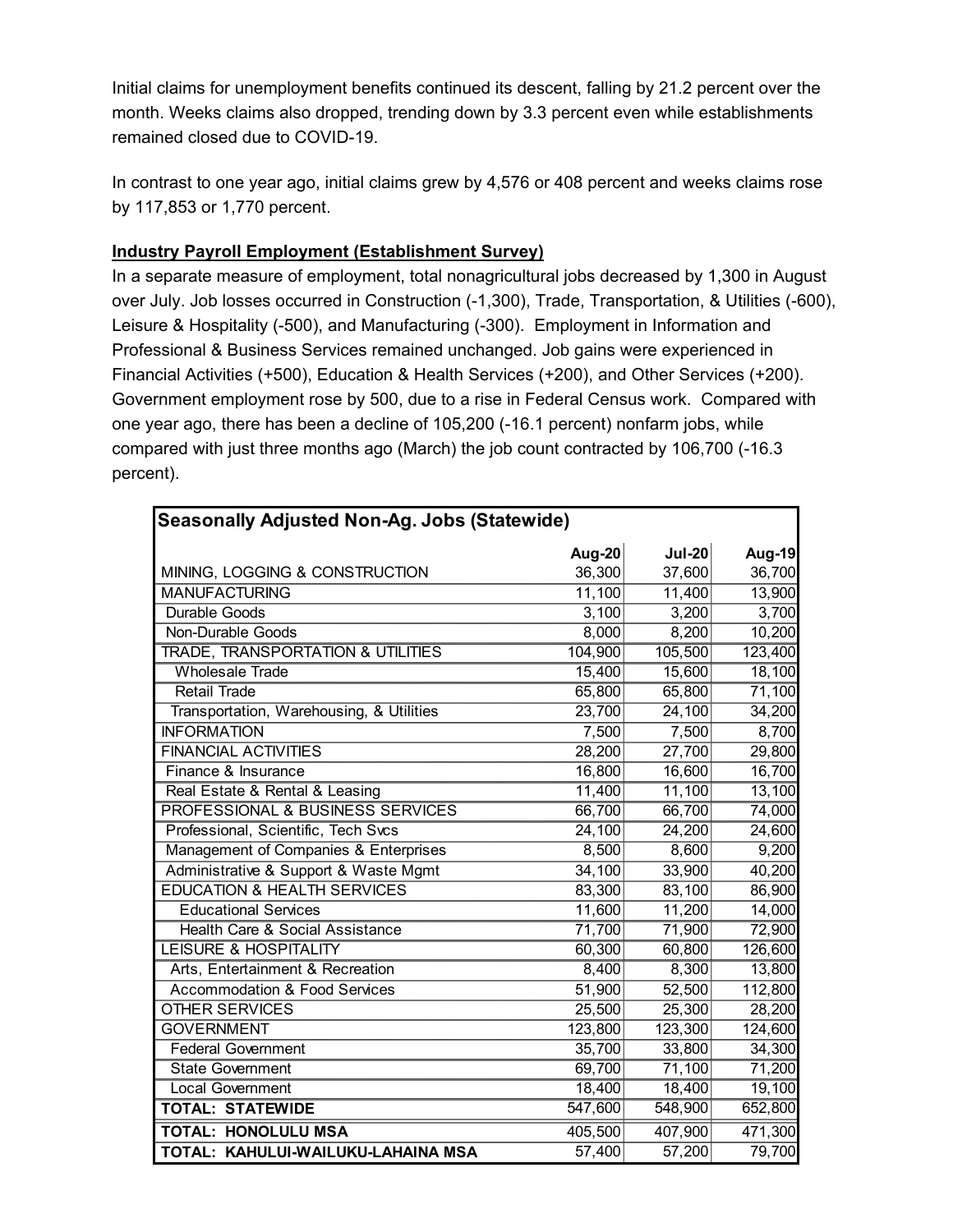

#### Technical Notes **Seasonal Adjustment**

The seasonal fluctuations in the number of employed and unemployed persons reflect hiring and layoff patterns that accompany regular events such as the winter holiday season and the summer vacation season. These variations make it difficult to tell whether month-to-month changes in employment and unemployment are due to normal seasonal patterns or to changing economic conditions. Therefore, the BLS uses a statistical technique called seasonal adjustment to address these issues. This technique uses the history of the labor force data and the job count data to identify the seasonal movements and to calculate the size and direction of these movements. A seasonal adjustment factor is then developed and applied to the estimates to eliminate the effects of regular seasonal fluctuations on the data. Seasonally adjusted statistical series enable more meaningful data comparisons between months or with an annual average.

## **Current Population (Household) Survey (CPS)**

A survey conducted for employment status in the week that includes the  $12<sup>th</sup>$  day of each month generates the unemployment rate statistics, which is a separate survey from the Establishment Survey that yields the industry job counts. The CPS survey contacts approximately 1,000 households in Hawai'i to determine an individual's current employment status. Employed persons consist of: 1) all persons who did any work for pay or profit during the survey reference week, 2) all persons who did at least 15 hours of unpaid work in a family-owned enterprise operated by someone in their household, and 3) all persons who were temporarily absent from their regular jobs, whether they were paid or not. Persons considered unemployed are ones that

do not have a job, have actively looked for work in the prior four weeks and are available for work. Temporarily laid off workers are counted as unemployed, whether they have engaged in a specific job seeking activity. Persons not in the labor force are those who are not classified as employed or unemployed during the survey reference week.

## **Benchmark Changes to Local Area Unemployment Statistics Data**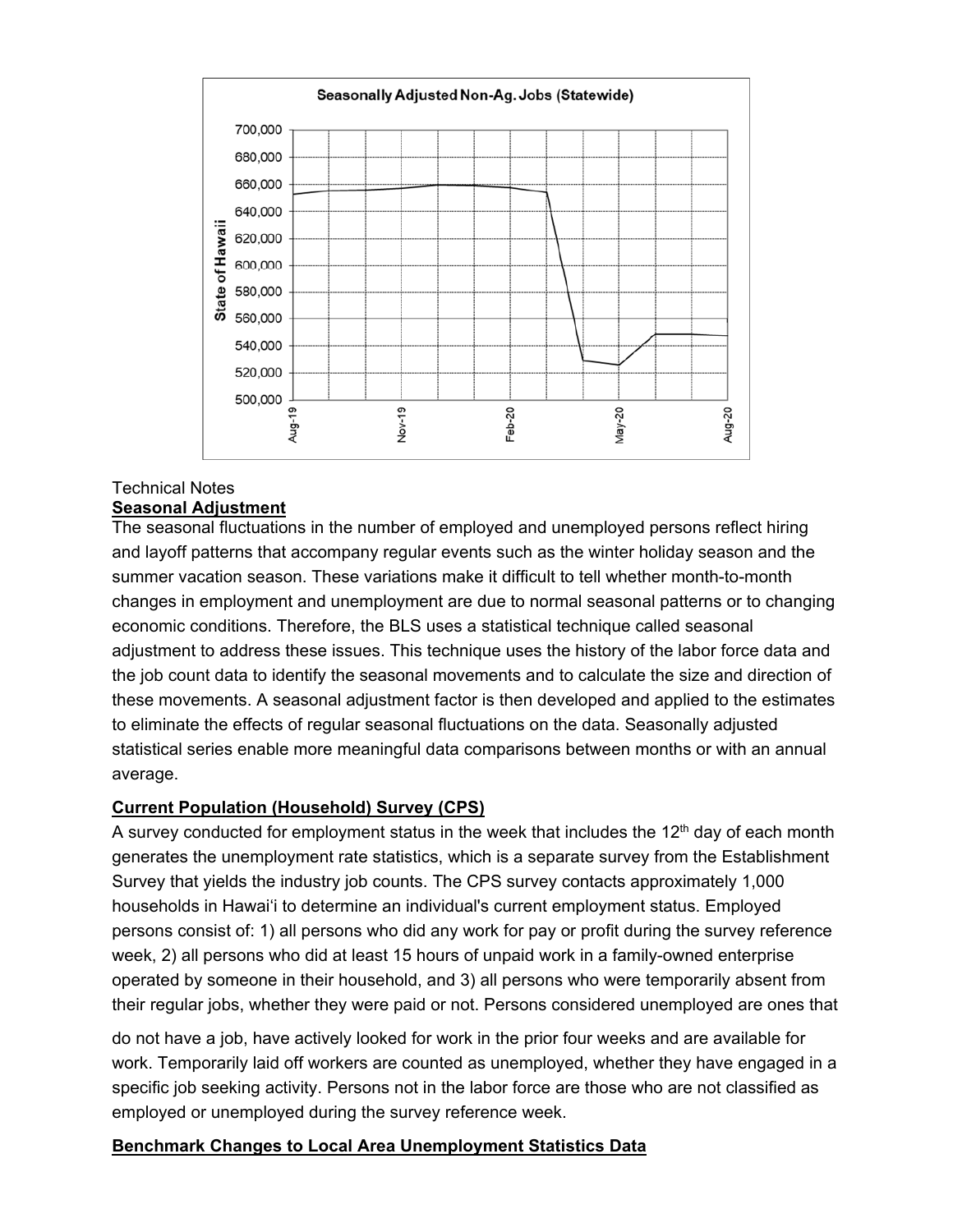Statewide and substate data for 2010-2019 have revised inputs and have been re-estimated to reflect revised population controls and model reestimation.

### **Change to Monthly Employment Estimates**

This release incorporates revised job count figures for the seasonally adjusted series. The revised data reflects historical corrections applied to unadjusted supersector or sector level series dating back from 1993 through 2019. For years, analysts with the State DLIR's Research and Statistics Office have developed monthly employment estimates for Hawai'i and our metropolitan areas. These estimates were based on a monthly survey of Hawai'i businesses and analysts' knowledge about our local economies. Beginning with the production of preliminary estimates for March 2011, responsibility for the production of State and metropolitan area (MSA) estimates was transitioned from individual state agencies to the U.S Bureau of Labor Statistics (BLS).

For Hawai'i, this means the transition of statewide, Honolulu and Kahului-Wailuku-Lahaina MSA estimates for both the seasonally adjusted and not seasonally adjusted areas are produced by BLS. State agencies will continue to provide the BLS with information on local events that may affect the estimates, such as strikes or large layoffs/hiring at businesses not covered by the survey and to disseminate and analyze the Current Employment Statistics (CES) estimates for local data users. BLS feels this change is designed to improve the cost efficiency of the CES program and to reduce the potential bias in state and area estimates. A portion of the cost savings generated by this change is slated to be directed towards raising survey response rates in future years, which will decrease the level of statistical error in the CES estimates. Until then, state analysts feel this change could result in increased month-to-month variability for the industry employment numbers particularly for Hawai'i's counties and islands. BLS can be reached at (202) 691-6533 for any questions about these estimates.

The not seasonally adjusted job estimates for Hawai'i County, Kauai County, Maui Island, Molokai, and Lanai are produced by the State of Hawai'i Department of Labor & Industrial Relations.

**Seasonally Adjusted Labor Force & Unemployment Estimates for Honolulu & Maui Co.**  BLS publishes smoothed seasonally adjusted civilian labor force and unemployment estimates for all metropolitan areas, which includes the City and County of Honolulu and Maui County.

BLS releases this data each month in the *Metropolitan Area Employment and Unemployment* news release. The schedule is available at http://www.bls.gov/news.release/metro.toc.htm.

*Alternative Measures of Labor Underutilization for States, third quarter of 2019 through* 

| second quarter of 2020 averages (percent). |                |       |       |         |       |       |  |  |  |
|--------------------------------------------|----------------|-------|-------|---------|-------|-------|--|--|--|
|                                            | <b>Measure</b> |       |       |         |       |       |  |  |  |
| <b>State</b>                               | $U-1$          | $U-2$ | $U-3$ | $U - 4$ | $U-5$ | $U-6$ |  |  |  |
| <b>United States</b>                       | 1.3            | 4.1   | 5.9   | 6.2     | 6.9   | 10.4  |  |  |  |
| Hawai'i                                    | 1.0            | 5.1   | 6.5   | 6.6     | 7.3   | 11.4  |  |  |  |

#### **Alternative Measures of Labor Underutilization**